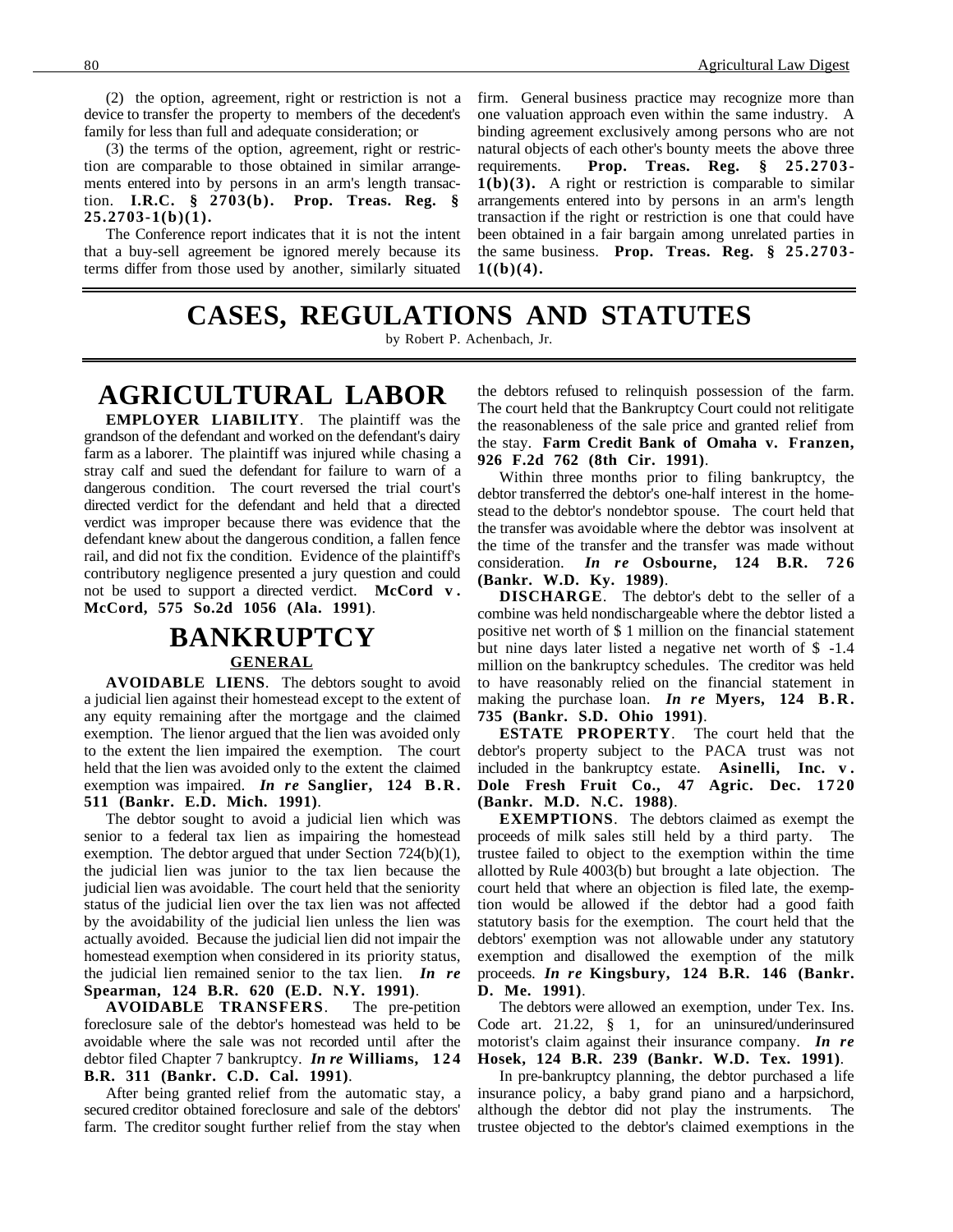items as pre-bankruptcy transfers with intent to defraud creditors. The court analyzed the Eighth Circuit remand opinion and determined that the test for the debtor's intent to defraud was whether the acquired exemption items were used, or reasonably anticipated for use, by the debtor for personal shelter and sustenance or for preservation of a business. The Bankruptcy Court held that the life insurance policy was purchased with intent to harm creditors because the debtor had no family or dependants to protect with such insurance. The two pianos were also not exempt because the debtor did not play and had no intention of playing the instruments. *In re* **Johnson, 124 B.R. 290 (Bankr. D. Minn. 1991),** *on rem. from* **880 F.2d 78 (8th Cir. 1989),** *rem'g* **101 B.R. 997 (D. Minn. 1989),** *aff'g* **80 B.R. 953 (Bankr. D. Minn. 1987)**.

The creditors objected to the debtors' homestead exemption, claiming that the debtors had moved out of the house and had rented a condominium for almost a year, with an option to purchase, but had moved back to the house at the time of the petition because the condominium was sold. In addition, the debtors had twice stated in written statements (actually made several weeks before the petition and move) that their residence was the condominium at the time of the petition. The court held, however, that the creditors had failed to prove the debtors' intent to abandon the homestead. *In re* **Ehnle, 124 B.R. 361 (Bankr. M.D. Fla. 1991)**.

The debtor was allowed a homestead exemption in a residence subject to a former spouse's lien to secure payment of a property settlement representing the former spouse's interest in the house. *In re* **Swift, 124 B.R. 475 (Bankr. W.D. Tex. 1991)**.

The debtor's interest in an annuity purchased by the debtor's employer as a reward for the debtor's productivity was included in the debtor's estate and was not eligible for an exemption as wages because the debtor's other wages already exceeded the exemption limit and the annuity would be paid whether or not the debtor was employed. *In re* **Gee, 124 B.R. 581 (Bankr. N.D. Okla. 1991)**.

The debtor was allowed an exemption for 10 percent of an employment bonus as wages under Mo. Rev. Stat. § 525.030(2). The debtor was also allowed an exemption for an interest in an employment pension plan because the plan was reasonably necessary for the support of the debtor and family. *In re* **Smith, 124 B.R. 787 (Bankr. W.D. Mo. 1991)**.

The debtor worked as a ranch hand and kept livestock production records on a computer although the recordkeeping was not a requirement of employment. The court held that the computer was eligible for an exemption as a tool of a trade. The court also held that the exemption, available only to bankruptcy debtors, for an interest in an IRA was constitutional. *In re* **Schumacher, 124 B.R. 820 (Bankr. D. Mont. 1991)**.

**INTEREST RATE.** In a Chapter 13 case, the court held that the interest rate to be paid on deferred plan payments on the debtor's secured loan on an automobile is the prime rate of the Continental Illinois National Bank as of the date of bankruptcy filing. The court reasoned that the prime rate is the cost of borrowing funds by the creditor, Ford Motor Credit Co. and includes risk factors. *In re* **Hudock, 124 B.R. 532 (Bankr. N.D. Ill. 1991)**.

**INVOLUNTARY PETITION**. The debtor was served with an involuntary bankruptcy petition which the debtor did not answer. After default was entered against the debtor, the debtor moved to dismiss the case because the debtor was a farmer against whom an involuntary petition could not be served, arguing that the farmer exception was a jurisdictional requirement. The court held that the debtor's status as a farmer was an affirmative defense required to be plead in answer to the involuntary petition. *In re* **Frusher, 124 B.R. 331 (D. Kan. 1991)**.

#### **CHAPTER 12**

**PLAN**. The Chapter 12 debtors' plan was not confirmed where the plan did not provide for payments to the unsecured creditors equal to what they would receive under Chapter 7; the debtors did not provide evidence of sufficient income to fund the plan, even as proposed; and the plan was not proposed in good faith where the plan provided for the transfer of scattered parcels of worthless land to the secured creditor in partial buy-down of the principal owed. *In re* **Braxton, 124 B.R. 870 (Bankr. N.D. Fla. 1991)**.

#### **FEDERAL TAXATION**

**ALLOCATION OF PLAN PAYMENTS OF TAXES**. The debtors' Chapter 13 plan was not confirmed where the plan provided for payments of taxes to be allocated in inverse chronological order, allowing the oldest taxes to remain unpaid and discharged at the end of the plan. *In re* **Lambert, 124 B.R. 345 (Bankr. W.D. Okla. 1991)**.

**AVOIDABLE LIENS**. The Chapter 7 debtors were not allowed to avoid unsecured federal tax liens involving nondischargeable taxes because avoidance of the liens would have no effect because the liens would otherwise remain effective against the debtors' post-petition property. *In re* **Leavell, 124 B.R. 535 (Bankr. S.D. Ill. 1991)**.

**AVOIDABLE TRANSFERS**. When the debtor filed the 1987 income tax return, the debtor indicated that the overpayment was to be applied to the estimated taxes for 1988. The debtor filed bankruptcy six days later. The court held that the election to credit the overpayment against the 1988 taxes was not avoidable where no proof of intent to harm creditors was presented and the election was made prepetition. *In re* **Simmons, 124 B.R. 606 (Bankr. M.D.Fla. 1991)**.

**CLAIMS**. Because the debtor's books and records were in complete disarray, the IRS determined the debtor's income tax liability for three taxable years based upon the last complete return filed by the debtor. The court held that method was not sufficient to support the IRS claim but allowed the IRS additional time to amend its claim to base the claim on additional evidence in the form of preliminary "penciled" returns made by an accounting firm. *In re* **Fidelity America Financial Corp., 91-1 U.S. Tax Cas. (CCH) ¶ 50,161 (Bankr. E.D. Pa. 1990)**.

**NET OPERATING LOSSES**. The debtor made elections to carry forward net operating losses on income tax returns filed pre- and post-bankruptcy for pre-bankruptcy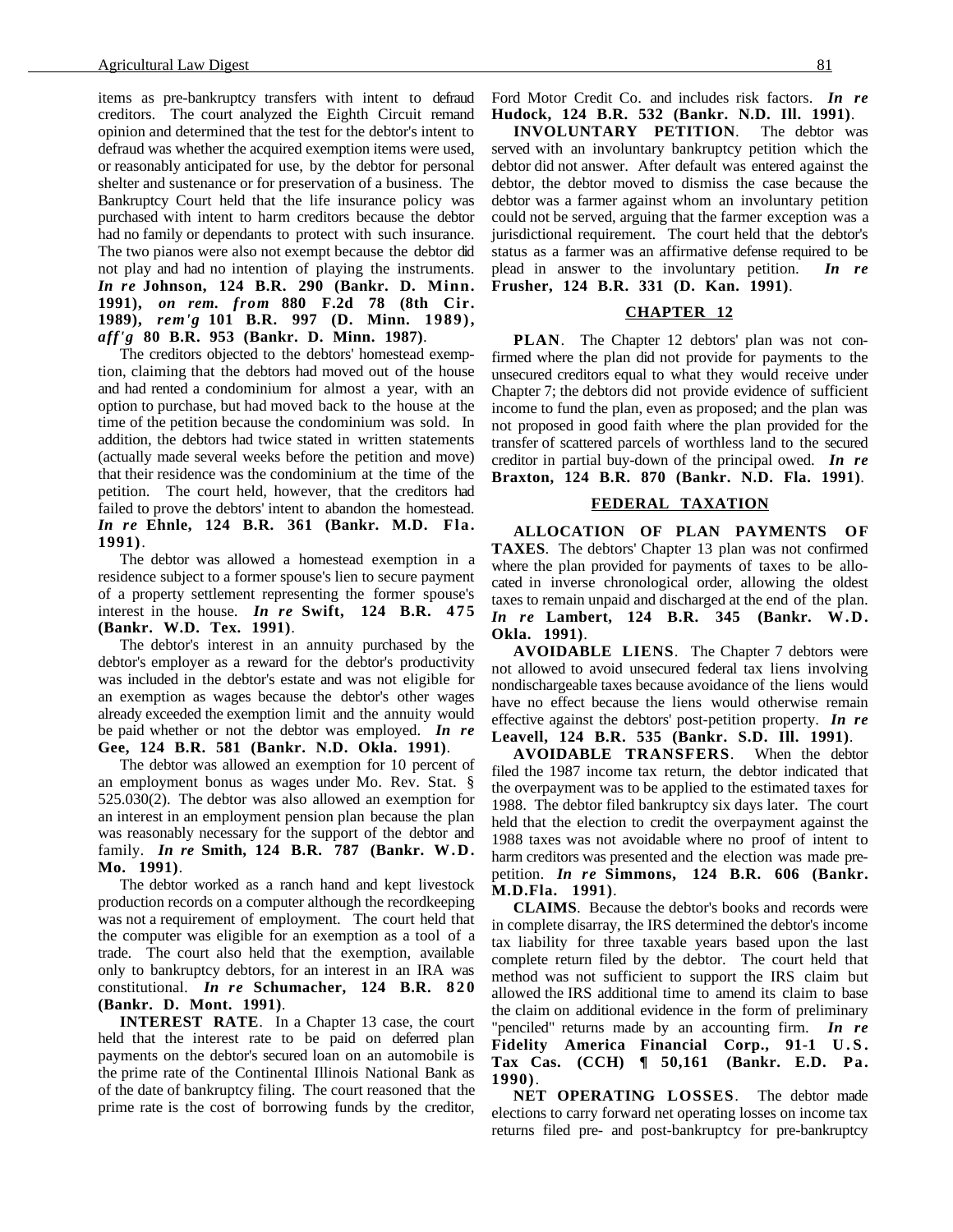taxable years. The bankruptcy trustee filed amended returns for those years with the net operating losses carried back, entitling the estate to refunds. The IRS denied the refund requests, citing the irrevocability of the elections. The trustee argued that the elections were avoidable preferential transfers. The court held that a trustee in bankruptcy may revoke the debtor's net operating loss carryforward election without approval from the IRS. *In re* **Russell, 927 F.2d 413 (8th Cir. 1991)**.

**POST-PETITION INTEREST**. In a pre-Bankruptcy Code of 1978 case, the IRS was allowed post-petition interest on secured claims where the bankruptcy estate became solvent post-petition. *In re* **D.C. Sullivan & Co., Inc., 91-1 U.S. Tax. Cas. (CCH) ¶ 50,156 (1st Cir. 1991)**.

### **CONTRACTS**

**DISCLAIMER**. For several years, the plaintiff purchased chemicals from the defendant for the control of nut grass and potato rot on the plaintiff's potato crops. The chemicals all contained printed disclaimers as to the defendant's liability for consequential damages from use of the chemicals. In a question certified from the Eleventh Circuit Court of Appeals, the court held that the disclaimer was not unconscionable because it is widely used in the farm chemicals industry as an acceptable method of shifting risk. **Southland Farms v. Ciba-Geigy Corp., 575 So.2d 1077 (Ala. 1991)**.

**IMPLIED WARRANTY**. The plaintiff purchased corn for feed from the defendant and fed the corn to pigs. After the pigs became ill and had reproductive problems, the plaintiff had the pigs and the corn tested. As soon as the plaintiff learned that the corn had toxins which caused the injury to the pigs, the plaintiff returned the unused corn to the defendant. The court held that the tests on the corn and discovery of the toxins were sufficient proof of the lack of merchantability of the corn to support the finding of breach of implied warranty of merchantability against the defendant. The court also held that the plaintiff gave the defendant timely notice by returning the corn as soon as the tests indicated the toxins. **Laird v. Scribner Coop, Inc., 237 Neb. 532, 466 N.W.2d 798 (1991)**.

### **CORPORATIONS**

**JURISDICTION.** The plaintiff was injured by a cattle chute manufactured by a former Nebraska corporation owned by the sole shareholder of the defendant Nebraska corporation. The former corporation was liquidated by a creditor and the defendant did not manufacture cattle shutes but only sold equipment made by another Nebraska corporation unrelated to the defendant. The plaintiff argued that personal jurisdiction over the defendant was proper because the defendant advertised in national magazines and because the defendant should be held liable for products manufactured by the predecessor corporation. The court held that advertising in national magazines was not sufficient contacts with the plaintiff's state, Oklahoma, to support personal jurisdiction. Because the defendant was not liable for the torts of the predecessor corporation under Nebraska law, the tortious activity of the predecessor corporation was not sufficient contact with the plaintiff's state to support jurisdiction. **Williams v. Bowman Livestock Equip. Co., 927 F.2d 1128 (10th Cir. 1991)**.

**PIERCING THE VEIL**. A debtor in bankruptcy had agreed to become the president and sole shareholder of a corporation formed to sell cattle after the other owners had been issued a cease and desist order by the Packers and Stockyards Administration. Creditors who had sold cattle to the corporation argued that the debtor should be held personally liable because the corporation was used to circumvent the PSA order. The court held that the corporate form would be disregarded. *In re* **Bailey, 124 B.R. 348 (M.D. Fla. 1991), aff'g 112 B.R. 449 (Bankr. M.D. Fla. 1990)**.

### **FEDERAL AGRICULTURAL PROGRAMS**

**ALIEN AGRICULTURAL LABOR**. The plaintiffs were farm laborers who challenged the 1990 determination of the annual seasonal agricultural worker shortage number to be zero. The court held that the plaintiffs did not have standing to bring the action because they failed to demonstrate any current or threatened injury from the determination. **Garcia v. Yeutter, 756 F.Supp. 581 (D. D.C. 1990)**.

**BRUCELLOSIS**. The APHIS has issued an interim rule changing the classification of Puerto Rice from Class A to Class Free. **56 Fed. Reg. 14460 (April 10, 1991)**.

The respondent was found to have violated 21 U.S.C. §§ 111, 120 by transporting cattle from one state to another without an accompanying owner's statement and health certificate and without subjecting the cattle to a brucellosis test within 30 days prior to interstate movement. The respondent claimed an exemption, under 9 C.F.R. § 78.9(b)(3)(iv), from the requirements because the cattle did not change ownership. The ALJ found that the respondent was not entitled to the exemption because the cattle were purchased by the respondent just prior to interstate movement. The respondent was fined \$1,000 for each violation. *In re* **Casey, 49 Agric. Dec. 82 (1989)**.

**CCC LOANS**. The CCC has adopted as final amendments to the price support loan regulations providing that ten days after a cooperative is suspended from further participation in the price support program, CCC may on demand call all outstanding CCC price support loans. **5 6 Fed. Reg. 14846 (April 12, 1991)**.

**FARM PROGRAMS**. The U.S.D.A. has issued proposed regulations implementing the small or limited resource Farmer's initiative program provided for in the Agricultural Credit Act of 1987. **56 Fed. Reg. 15302 (April 16, 1991)**.

**MARKETING ORDERS**. The plaintiffs, handlers of navel oranges, challenged the USDA determinations of volume restrictions under the area marketing order to which the plaintiffs' were subject. The plaintiffs argued that the determinations did not comply with the notice and comment requirements of 5 U.S.C. §§ 551, 553. The court held that although the determinations did not comply with Section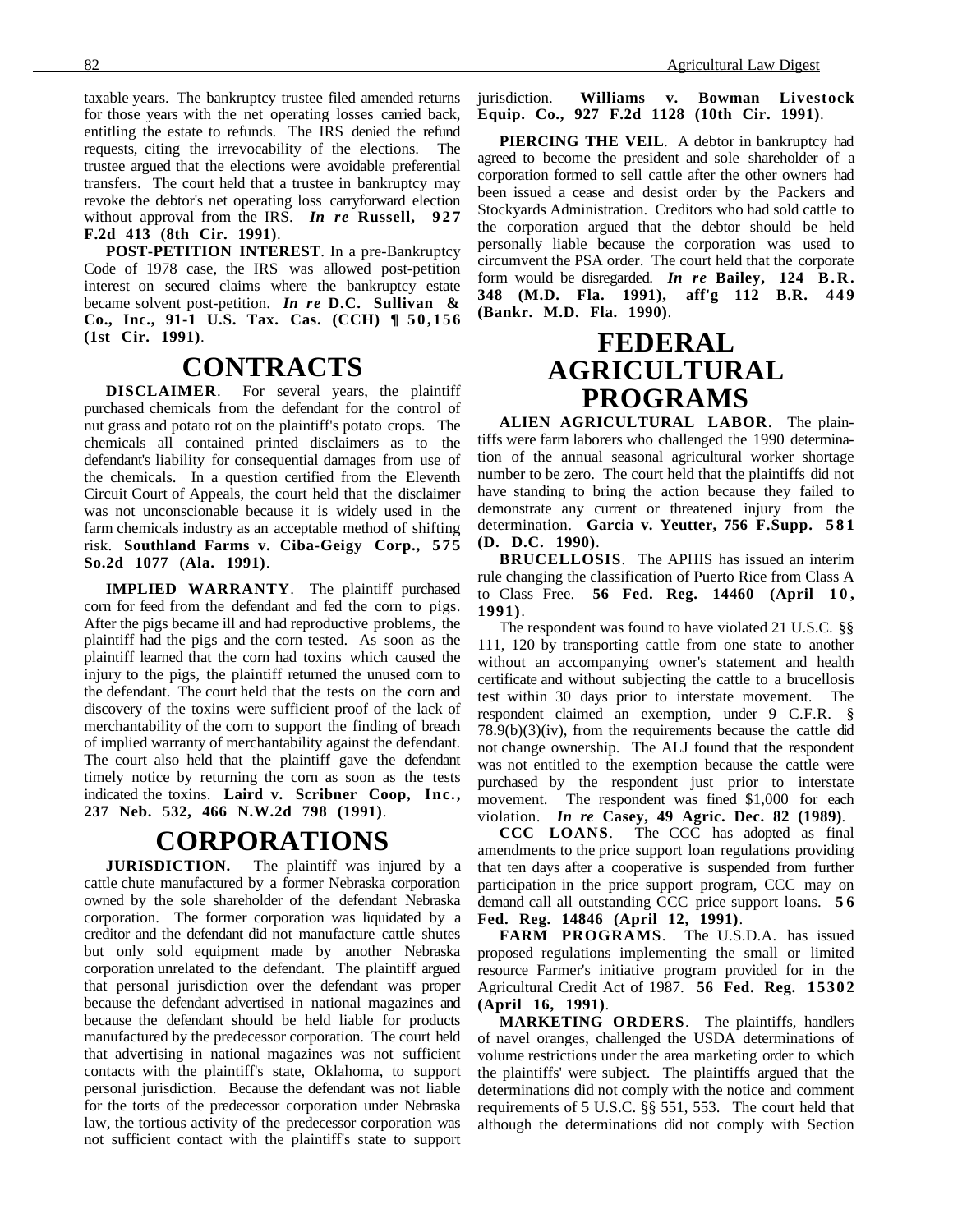551, the plaintiffs failed to demonstrate that the determinations would have been any different, and therefore, failed to prove damage to the plaintiffs. **Riverbend Farms, Inc. v. Yeutter, 48 Agric. Dec. 1 (E.D. Calif. 1989)**.

The petitioner, a milk handler, challenged an order of the market administrator requiring the petitioner to refund excess utilization payments made due to an error of reporting by the petitioner. The petitioner argued that the administrator failed to conduct frequent enough audits to catch the error earlier or was equitably estopped from seeking the refund. The ALJ held that neither the statute nor regulations require any specific frequency of the audits and the administrator made no misrepresentations supporting equitable estoppel. In addition, the ALJ ruled that the petitioner could not succeed under either theory where the error was caused by the petitioner's own reporting. *In re* **Conesus Milk Producers, 48 Agric. Dec. 9 (1989)**.

The petitioners challenged the federal marketing orders for navel and valencia oranges grown in Arizona and California. The petitioners argued that the orders were arbitrary and capricious in that the inclusion of Canada as a domestic market was based on stale records and that a hearing on changed conditions was refused. The ALJ and JO held that the determination of Canada as a domestic market was a discretionary nonreviewable order. *In re* **Belridge Packing Corp, 48 Agric. Dec. 16 (1989)**.

The plaintiff challenged the reserve requirements under the almond marketing order as unconstitutional and in violation of the APA. The court dismissed the action for failure of the plaintiff to exhaust administrative remedies but allowed the action for determination of whether the U.S.D.A. has unreasonably delayed a final order in the administrative proceedings. Although the plaintiff demonstrated irreparable harm from the reserve requirements, the plaintiff failed to show that the administrative proceedings were futile. **Cal-Almond, Inc. v. Yeutter, 756 F.Supp. 1351 (E.D. Cal. 1991)**.

#### **PACKERS AND STOCKYARDS ACT**

UNFAIR PRACTICE. The respondent was a registered marketing agency buying and selling livestock. After audits by the PSA, the respondent was found to have a deficit in the custodial account and to be insolvent, both unfair practices under 7 U.S.C. §§ 208, 213(a). The respondent's only defense was to assert that no checks were returned for insufficient funds. The ALJ held that to be no defense to the violations and suspended the respondent's license for 28 days and thereafter until the respondent demonstrated solvency and a positive balance in the custodial account. *In re* **Miller, 48 Agric. Dec. 171 (1988)**.

**PEANUTS**. The CCC has issued interim regulations for the 1991 to 1995 crops of peanuts with respect to price support loans for warehouse stored peanuts; the terms and conditions governing the contracting of additional peanuts for export or crushing, handler recordkeeping and reporting; and penalties. **56 Fed. Reg. 16227** (April 19, **1991)**. The ASCS has issued interim regulations with respect to farm poundage quotas and collection of marketing assessments for 1991 to 1995 peanuts. **56 Fed. Reg. 16206 (April 19, 1991)**.

#### **PERISHABLE AGRICULTURAL COMMODITIES ACT**

FAILURE TO PAY PROMPTLY. The respondent had joined with another person in the produce business and had obtained a PACA license under the respondent's business name. The respondent broke off with the other party who continued the produce business but did not obtain a license, even after being informed of the need to do so. The complainant sold peas to the other party but was not paid. The JO held that the respondent had not given the buyer any express or implied authority to continue the produce business in the respondent's name and the respondent was not liable for the acts of the buyer. **Bud Antle, Inc. v . Spruton, Inc., 47 Agric. Dec. 1619 (1988)**.

The respondent acted as an agent marketing cucumbers grown by the complainant. The complainant charged the respondent with failure to remit the proceeds of the cucumbers, less the agent's commission and provided invoices of the cucumber shipments. The JO held that the respondent failed to make payment for all shipments for which the respondent failed to provide evidence of payment or other disposition of the cucumbers. **Burnac Produce, Inc. v . Calavo Growers of California, 47 Agric. Dec. 1624 (1988)**.

JURISDICTION. The complainant purchased nectarines from a third party and had them loaded onto a truck. The truck then went to the respondent's warehouse and picked up some grapes the complainant purchased from the respondent. One of the respondent's employees erroneously sprayed sulfur dioxide gas into the truck for the grapes, causing loss of the nectarines. The JO ruled that PACA did not confer jurisdiction over the complainant's reparation suit because the nectarines were not the subject of a sales contract between the complainant and the respondent. **Luna Co., Inc. v. Stevco, Inc., 47 Agric. Dec. 1738 (1988)**.

LIABILITY. The complainant had consigned a truck load of lemons and oranges to a third party but while the truck was enroute, the truck was diverted to the respondent who paid the trucker and truck broker for the produce, even though the respondent did not receive an invoice showing ownership of the produce. The JO ruled that the respondent was liable for the value of the produce to the complainant because the respondent failed to verify ownership of the produce by the truck broker. **Pure Gold, Inc. v. B&G Produce, Inc., 47 Agric. Dec. 1741 (1988)**.

The plaintiff sold produce to a third party who sold the produce to the defendant. The plaintiff argued that the defendant was liable for the third party's failure to pay for the produce under the PACA trust provisions. The court held that the PACA trust provisions applied only to the contract parties of each separate sales transaction. Therefore, because the plaintiff and defendant were not parties to the same sales contract, the defendant was not liable for the third party's failure to pay for the produce. **Universal Fruit Co., Inc. v. Windward Mgmt. Co. of Ill., 47 Agric. Dec. 1770 (N.D. Ill. 1988)**.

The complainant sold 800 cartons of lettuce to the respondent through a broker. When the lettuce arrived, a federal inspection showed 19 percent condition defects and the respondent offered to the broker to sell the lettuce on consignment. The broker informed the complainant of the offer but the complainant refused. The broker, however,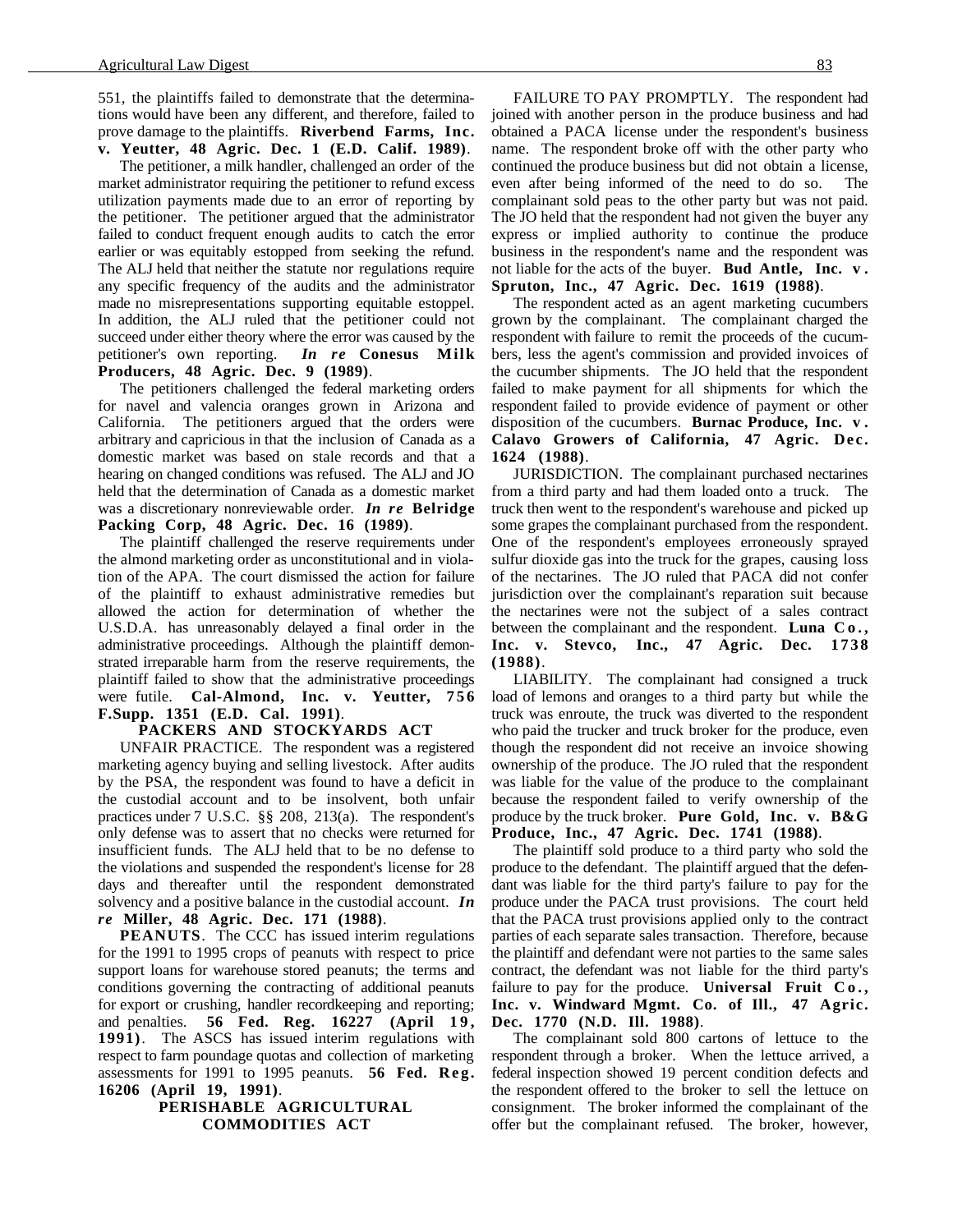told the respondent that it could sell the lettuce on consignment. The JO held that the broker had no authority to modify the contract and awarded the complainant the value of the lettuce, as determined by the price received by the respondent, less freight charges. **Frank Minardo, Inc. v. Finest Fruit, Inc., 47 Agric. Dec. 1784 (1988)**.

TRUST. The debtor had purchased potatoes from a seller who had purchased the potatoes from another seller. The court held that no PACA trust was established as between the debtor and the original seller because the trust existed only between the buyer and seller in each transaction. *In re* **So Good Potato Chip Co., 124 B.R. 298 (Bankr. E.D. Mo. 1991)**.

Under the terms of a written agreement between the creditor, a seller of mushrooms, and the debtor, the debtor was to pay for all shipments within 30 days but the creditor could not seek remedies for nonpayment until 60 days after shipment. The court held that the 60 day period acted to extend the time required for the debtor to pay for the mushrooms and thus exceeded the 30 day limitation for payment under PACA in order for the seller to be entitled to PACA trust funds. *In re* **Davis Distributors, Inc., 47 Agric. Dec. 1725 (4th Cir. 1988)**.

**PESTICIDES**. The plaintiff filed a personal injury action in negligence, strict liability and breach of implied warranty for inadequate labeling against the manufacturer of pesticides used on dogs. The manufacturer moved for partial summary judgment on the inadequate labeling claims, arguing that the Federal Insecticide, Fungicide and Rodenticide Act pre-empted the state negligence action. The court agreed and held that the inadequate labeling action was barred by pre-emption of FIFRA. **Papas v. Upjohn Co., 926 F.2d 1019 (11th Cir. 1991)**.

**PRICE SUPPORT--TOBACCO**. The CCC has issued the 1991 price support rates for the following types of tobacco:

| Type                                 | Cents per pound |
|--------------------------------------|-----------------|
| Virginia, type 21                    | 133.2           |
| Ky. Tenn. types 22-23                | 136.7           |
| Dark air cured, types 35-36          | 116.9           |
| Virginia, type 37                    | 117.7           |
| Cigar-filler, types 42-44, 53-55     | 101.4           |
| Puerto Rican, type 46                | 81.3            |
| 56 Fed. Reg. 16064 (April 19, 1991). |                 |

**RICE**. The FGIS has issued amendments to the proposed regulations governing grain standards for rice to include standards for glutinous rice. **56 Fed. Reg. 14213 (April 6, 1991)**.

**TOBACCO**. The decedent had transferred a tobacco farm to the decedent and spouse as life tenants with the remainder to their daughter and husband. After the decedent's spouse died, the decedent sold the farm's federal tobacco allotment and quota to the defendant and the local ASCS office acknowledged the sale. The court held that state law controlled as to the property interest in the tobacco quota transferred by the decedent so as to limit the interest to that held by the decedent, a life interest. **Jeffress v. Stith, 402 S.E.2d 14 (Va. 1991)**.

# **FEDERAL ESTATE AND GIFT TAX**

**DISCLAIMERS**. The surviving spouse's disclaimer of one-half of a joint tenancy brokerage account held with the decedent was valid where made within nine months of the decedent's death. **Ltr. Rul. 9113011, Dec. 2 4 , 1990**.

**DISTRIBUTIONS**. The estate representative made distributions of estate income to the sole beneficiaries in two taxable years without authorization by the will or prior court approval. When the impropriety of the distributions was noticed by the IRS, the representative sought probate court ratification of the distributions, which was obtained. The court held that the estate could not deduct the distributions from estate income because, under Oklahoma law, the distributions were not proper without prior court approval. **Murphy v. U.S., 91-1 U.S. Tax Cas. (CCH) ¶ 50,167 (W.D. Okla. 1991)**.

**GENERATION SKIPPING TRANSFER TAX**. The decedent's will bequeathed property to grandchildren and great-grandchildren. The IRS ruled that a great-grandchild whose mother and grandmother had both predeceased the decedent was not a skip person. **Ltr. Rul. 9114024, no date given**.

The taxpayer received an interest in a trust, irrevocable on September 25, 1985, including the power to appoint by will trust corpus to persons other than the taxpayer or the taxpayer's estate or creditors. The IRS ruled that the exercise of the power did not cause the trust property to be included in the taxpayer's gross estate nor subject the property to GSTT. **Ltr. Rul. 9114037, Jan. 9 , 1991**.

When the estate filed its return in November 1987, the return failed to contain a certificate of the decedent's incompetency from before October 22, 1986 until the decedent's death. The IRS ruled that the late filing of the certificate did not invalidate the estate's eligibility for the mental incompetency exception under Temp. Treas. Reg. § 26.2601-1 where the return was filed before the temporary regulations were published adding the requirement for the certificate. **Ltr. Rul. 9115053, Jan. 16, 1991**.

**GIFTS**. The taxpayer transferred stock in a whollyowned corporation to a trust with the taxpayer as sole income beneficiary and reserving the right to distribute trust corpus. The taxpayer transferred stock from the trust to 11 key employees as a reward for services to the company. The IRS ruled that the transfers would be gratuitous contributions to the corporation capital and therefore gifts to the shareholders. The transfers, however, were gifts of future interests in the capital of the corporation and not eligible for the annual exclusion. **Ltr. Rul. 9114023, Jan. 7 , 1991**.

**GROSS ESTATE**. A trust became irrevocable in 1976 upon the death of the grantor. The trust provides for invasion of trust corpus for the care, support, maintenance, welfare and education of the beneficiary and gives the beneficiary the power to remove the trustee and appoint a bank or trust company as successor trustee. The IRS ruled that because the trust was irrevocable before 1979, the power to remove the trustee would not cause the trust to be included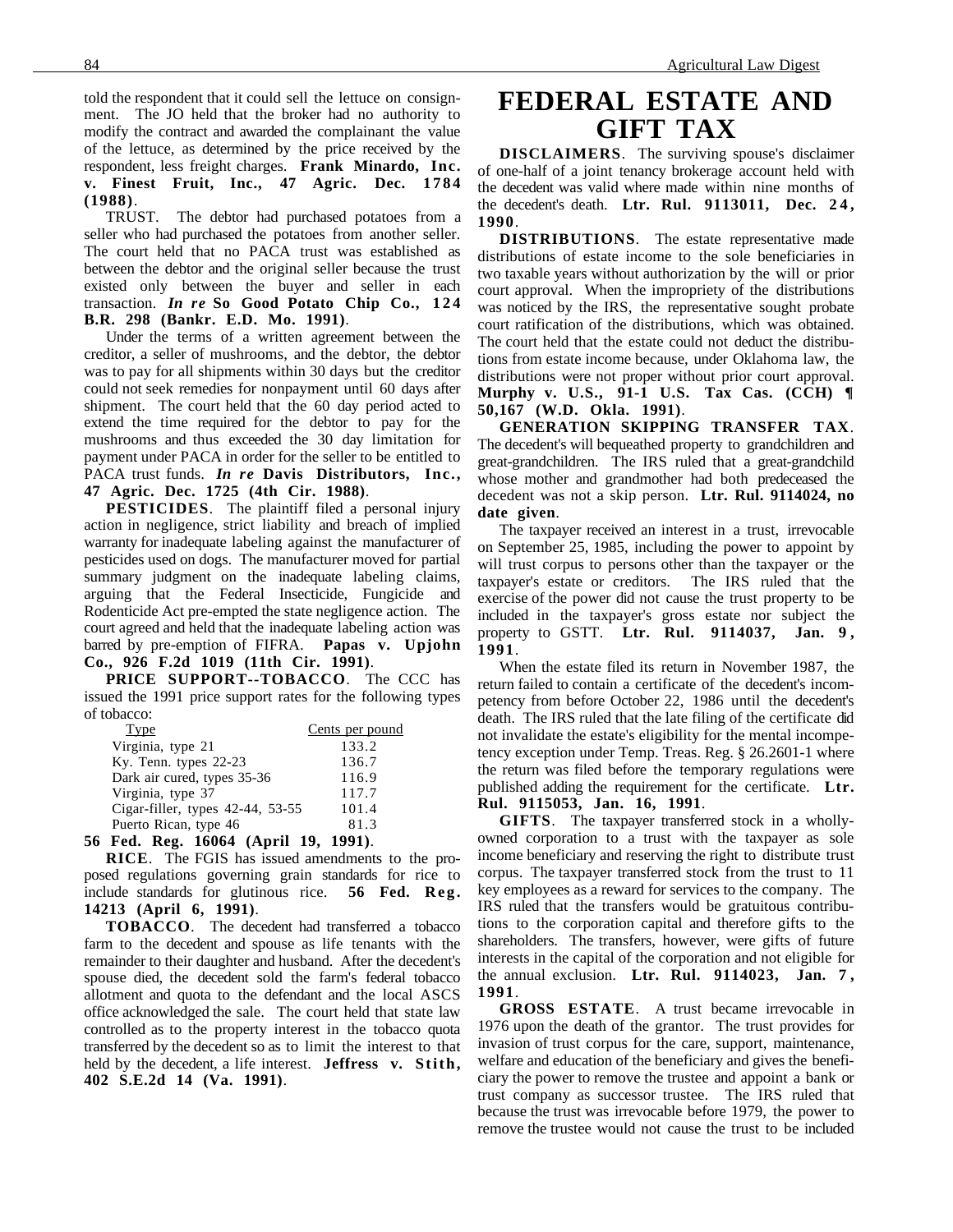in the beneficiary's estate. **Ltr. Rul. 9113026, Dec. 31, 1990**.

**GUARANTEES**. The taxpayer had made several personal guarantees of loans made by the taxpayer's children or corporations controlled by the taxpayer's children. The taxpayer established an irrevocable trust funded at the taxpayer's death with sufficient estate property to pay the anticipated taxpayer liability on the guarantees. The IRS held that the guarantees were taxable gifts and that, in the event of a primary obligor's default on a guaranteed loan, the amount of payment by the taxpayer, less any expected reimbursement, was a taxable gift. After the taxpayer's death, any payments made by the estate, less any expected reimbursements, would be deductible by the estate. **Ltr. Rul. 9113009, Dec. 21, 1990**.

**INSTALLMENT PAYMENTS**. The estate had elected to pay the federal estate tax in installments but after the estate made the first payment, the estate made a settlement with the IRS that the estate tax owed was less than originally stated in the return. The estate argued that the estate was entitled to a refund based on the difference between the amount due on the first installment actually paid and the amount due under the settlement. The court agreed with the IRS that the refund was to be credited to the future installments. **Est. of Bell v. Comm'r, 91-1 U.S. Tax Cas. (CCH) ¶ 60,065 (9th Cir. 1991),** *aff'g* **92 T.C. 714 (1990)**.

**LIFE INSURANCE**. Within one year before death, the decedent purchased life insurance policies on the decedent's life and designated sons as owners and beneficiaries. The decedent paid all of the premiums. The court held that the proceeds of the policies were not included in the decedent's gross estate. **Est. of Perry v. Comm'r, 927 F.2d 209 (5th Cir. 1991)**.

Within three years of death the decedent purchased a life insurance policy on the life of the decedent and transferred the policy to an irrevocable trust with the surviving spouse and children as beneficiaries. The decedent and spouse paid the first premium and contributed funds to the trust during the trust's ownership of the policy. The IRS ruled that the proceeds of the policy were includible in the decedent's gross estate and that the surviving spouse's 50 percent share of the trust income was an eligible QTIP. **Ltr. Rul. 9113027, no date given**.

**MARITAL DEDUCTION**. The decedent's will bequeathed an usufruct to the surviving spouse in the decedent's community property until the death or remarriage of the surviving spouse. The IRS ruled that the usufruct was not eligible for the marital deduction. The decedent's children filed disclaimers of a portion of their interests in the community property subject to the usufruct and, under Louisiana law, the disclaimed interests combined with the usufruct to pass full title to the surviving spouse. The IRS ruled that such property was then eligible for the marital deduction. **Ltr. Rul. 9113008, Dec. 21, 1990**.

The taxpayer had made several personal guarantees of loans made by the taxpayer's children or corporations controlled by the taxpayer's children. The taxpayer established a revocable trust funded at the taxpayer's death with estate property to pay the anticipated taxpayer liability on the guarantees. The income beneficiary of the trust was the surviving spouse. The IRS ruled that the surviving spouse's interest in the trust would be eligible for the marital deduction but that the value of the interest was to be decreased by the amount of the existing and future claims against the trust from the guarantees. In addition, another marital trust established for the surviving spouse would not qualify as QTIP if the revocable trust was not sufficiently funded to cover all guarantees. **Ltr. Rul. 9113009, Dec. 21, 1990**.

The decedent executed a will in 1969 which bequeathed to the surviving spouse "an amount equal to the maximum estate tax marital deduction." The IRS ruled that this was a formula bequest subject to the ERTA transitional rule limiting the marital deduction to \$250,000 or one-half of the gross estate. The IRS noted that the will contained no specific indication that changes in the federal tax law should apply to the will. **Ltr. Rul. 9114004, no date given**.

The decedent's will contained a marital trust bequest to the surviving spouse equal to the amount which, in conjunction with the unified credit, would produce no federal estate tax. The remainder of the estate passed to a residuary trust for the decedent's children. The decedent's estate contained two ranches but the will did not provide for apportioning the ranches between the marital and residuary trusts. The court apportioned the ranches to the two trusts based on the decedent's intentions to avoid estate tax and to keep the ranches in the family. **Est. of McCampbell v. Comm'r, T.C. Memo. 1991-141**.

The decedent's will bequeathed a portion of the estate to the surviving spouse "equal to the maximum marital deduction" but also provided that the marital bequest be reduced by the amount needed to increase the estate to the amount which, after the unified and state death tax credits, would result in no federal estate tax. The remainder of the estate passed to the decedent's children. The IRS ruled that the marital bequest was subject to the ERTA transition rule and was limited to the greater of \$250,000 or one-half of the estate. The IRS noted the contrary authority of Levitt v. Comm'r, 95 T.C. 289 (1990). **Ltr. Rul. 9115062, Jan. 18, 1991**.

**SPECIAL USE VALUATION**. The IRS has issued the list of average annual effective interest rates charged on new loans by the Farm Credit Bank system to be used in computing the value of real property for special use valuation purposes:

| Rev. Rul. 91-24, I.R.B. 1991-13, | 18.           |
|----------------------------------|---------------|
| Wichita                          | 10.83         |
| Texas                            | 10.55         |
| Springfield                      | 11.01         |
| Spokane                          | 11.28         |
| St. Paul                         | 11.14         |
| St. Louis                        | 10.73         |
| Sacramento                       | 11.65         |
| Omaha                            | 10.87         |
| Louisville                       | 11.45         |
| Columbia                         | 11.31         |
| Baltimore                        | 10.68         |
| District                         | Interest rate |
| valuation parposes.              |               |

Farm land was owned equally by two sisters as tenantsin-common. Each sister left the interest in the farm to a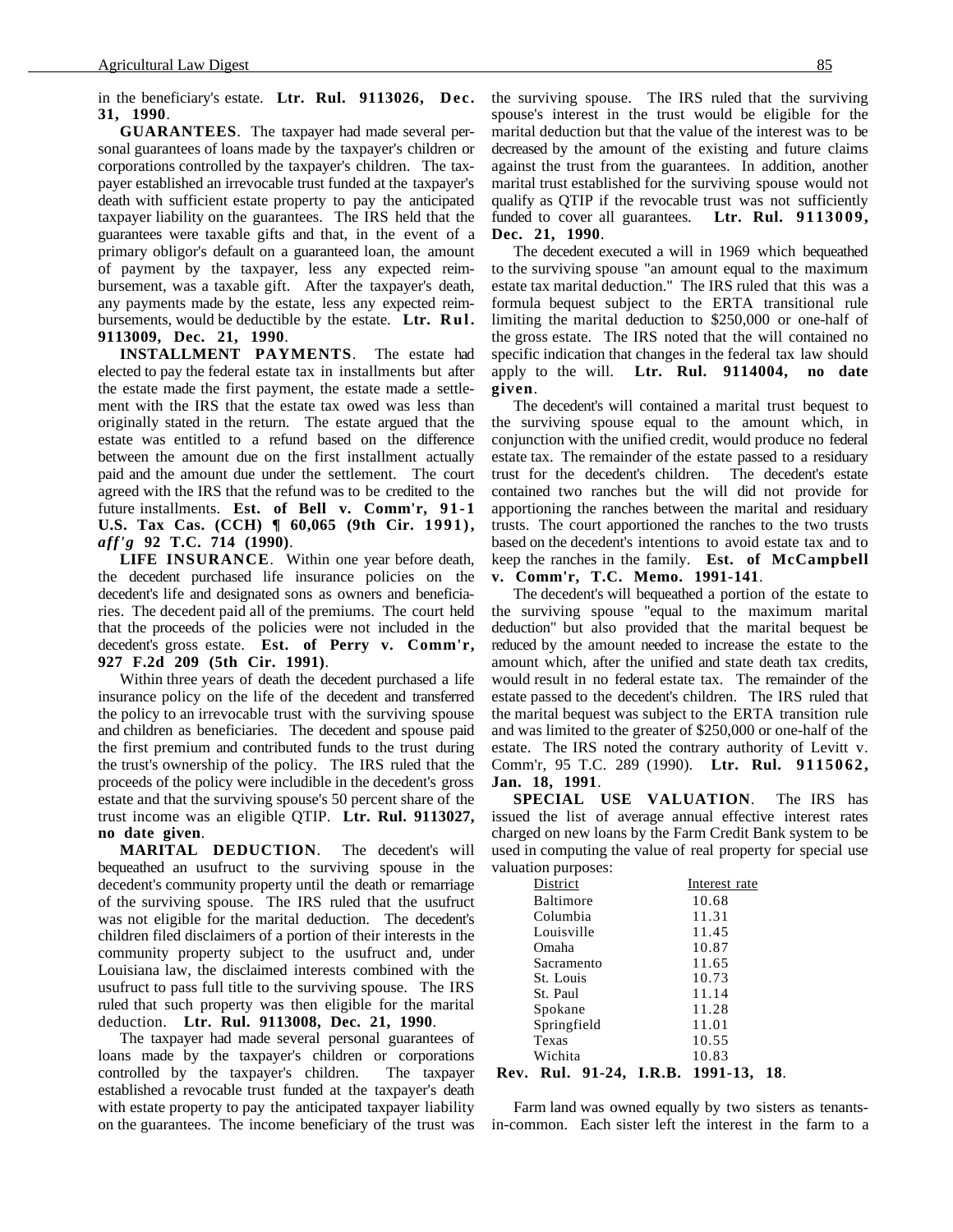qualified heir but only one sister's estate elected special use valuation. The IRS filed a recapture tax lien on the entire property. The two heirs proposed partitioning the land and sought approval for removal of the lien on one part of the land. The IRS ruled that the partition did not cause recapture of special use valuation benefits but that the change in the lien required District Director approval. **Ltr. Rul. 9113028, no date given**.

**TRUSTS**. The taxpayer established irrevocable trusts for adult children and minor great-grandchildren with the beneficiaries having current withdrawal rights. Trust corpus was to be distributed to the children at age 35 and to the great-grandchildren at ages 25, 30 and 35. The taxpayer was the trustee of the trusts but had no power to change the trusts or use trust property to purchase life insurance on the life of the taxpayer. Trust income and corpus could be distributed for the support, maintenance, medical care or education of the beneficiary. Trust corpus could also be invaded for travel, the purchase of a first home or the establishment of a business, but only in the discretion of a disinterested trustee other than the taxpayer. The IRS ruled that contributions to the trusts were completed gifts and the trusts would not be included in the taxpayer's gross estate. **Ltr. Rul. 9113010, Dec. 24, 1990**.

**VALUATION**. The taxpayer transferred a one-half undivided interest in real property to a brother. The taxpayer and brother contributed the real property to a partnership for construction of a building. The court held that the value of the one-half interest for gift tax purposes was the fair market value less 15 percent for the fractional interest. **Mooneyham v. Comm'r, T.C. Memo. 1991-178**.

## **FEDERAL INCOME TAXATION**

**INVESTMENT TAX CREDIT**. After failing for two years to sell real property which included investment tax credit property, the partnership contributed the property to another partnership in exchange for a 25 percent interest in that partnership. An insurance company contributed cash in exchange for the remaining partnership interest. Some of that cash was distributed to the original partnership to equalize the partners' interests in the new partnership. The court held that the investment tax credit was recaptured because the contribution of the property to the partnership was a sale to the insurance company and not a mere change in the form of doing business. **Jacobson v. Comm'r, 96 T.C. No. 21 (1991)**.

**LIKE-KIND EXCHANGES**. The IRS has adopted as final regulations governing exchanges of personal property and multiple properties under I.R.C. § 1031. See 1 **Ag. Law Digest** 106 (1990) for discussion of the regulations. **56 Fed. Reg. 14851 (April 12, 1991)**.

**LIMITATION OF LOSS DEDUCTION**. The court held that the taxpayers were not at risk as to investments in a circular lease/buyback computer sales agreements where the taxpayers received guarantees of the lessee's performance. **Young v. Comm'r, 926 F.2d 1083 (11th Cir. 1991),** *aff'g* **T.C. Memo. 1988- 440** *and aff'g* **Cohen v. Comm'r, T.C. Memo. 1988-584**.

**NET OPERATING LOSSES**. A corporation filed short taxable year returns for January 1, 1984 through May 10, 1984 as an S corporation and May 11, 1984 through December 31, 1984 as a C corporation. In 1986 the corporation had net operating loss carrybacks. The IRS ruled that the short taxable years would be treated as one taxable year for purposes of the three years allowed for carrying back net operating losses. **Ltr. Rul. 9114003, Dec. 18, 1990**.

#### **PARTNERSHIPS**

ADMINISTRATIVE ADJUSTMENTS. Although the IRS sent a final partnership administrative adjustment (FPAA) within the limitations period, the FPAA was sent three days after the commencement notice. The court held that the FPAA was timely filed and tolled the statute of limitations and that the failure to send the FPAA after 120 days after the commencement notice only invalidated the commencement notice, allowing the partners the election to treat partnership items as non-partnership items. **White & Case v. U.S., 91-1 U.S. Tax Cas. (CCH) ¶ 50,173 (Cls. Ct. 1991)**.

**PASSIVE ACTIVITY LOSSES**. The IRS has issued proposed regulations governing the treatment of selfcharged items of income and expense for purposes of the limitation on passive activity losses and credits. The regulations cover loans to or from a passthrough entity, a partnership or S corporation, and to an owner of 10 percent or more of the entity. If an owner's allocable share of all self-charged interest deductions from owner loans to an entity exceed interest income from the loans, a portion of the interest income is recharacterized as passive interest income based on the ratio of passive interest deductions to total interest deductions. The recharacterized passive income is allocated among the owner's passive activities based upon the proportion of the passive interest deductions of those activities. In addition, if income is recharacterized as passive under these rules, interest expenses attributable to that income are also recharacterized as passive. **56 Fed. Reg. 14034, April 5, 1991, adding Prop. Treas. Reg. § 1.469-7**.

**RESPONSIBLE PERSON**. Two shareholders who were president and secretary/treasurer were held to be "responsible persons" subject to the 100 percent penalty for failure of their corporation to pay withholding taxes because the shareholders had the ability and authority to make the required payments. The corporation general manager was also found to be a "responsible person" but was not subject to the penalty because the manager lacked the ability and authority to make the payments. **Molino v. U.S., 91- 1 U.S.Tax Cas. (CCH) ¶ 50,160 (C.D. Calif. 1991)**.

#### **S CORPORATIONS**

STATUTE OF LIMITATIONS. The IRS assessed a deficiency against an S corporation shareholder within an extended limitations period as to the shareholder but after the limitations period as to the corporation. The court held that the assessment was timely where the assessment related to disallowance of a loss deduction to the corporation which flowed through to the shareholder. **Bufferd v. Comm'r, T.C. Memo. 1991-170**.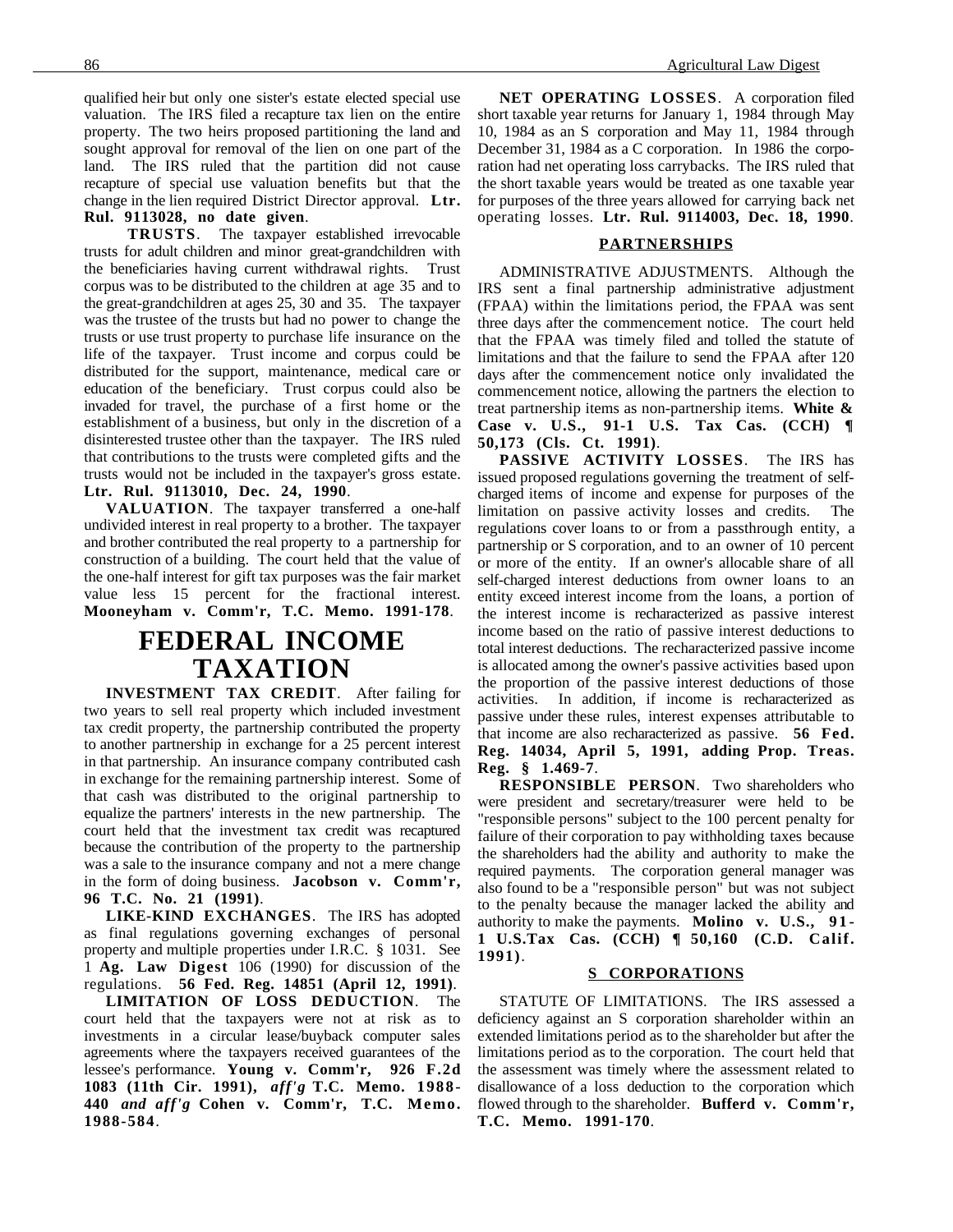TERMINATION. A S corporation terminated its S corporation status during its taxable year and prepared its tax returns for its short S and C taxable years with the intent to elect to assign items to each short taxable year under normal tax accounting rules; however, the corporation failed to file the election with the C return. The IRS granted an extension in which to file the election. **Ltr. Rul. 9115002, no date given**.

After a review of the S corporation's bylaws, it was discovered that the corporation's two types of stock had possible differences in dividends and liquidation rights. The IRS ruled that the termination of S corporation status because of the two classes of stock was inadvertent where the corporation immediately amended the bylaws to make the two types of stock identical except for voting rights. **Ltr. Rul. 9115003, Dec. 21, 1990**.

#### **SAFE HARBOR INTEREST RATES MAY 1991**

|            | Annual | Semi-annual Quarterly |      | Monthly |  |  |
|------------|--------|-----------------------|------|---------|--|--|
| Short-term |        |                       |      |         |  |  |
| <b>AFR</b> | 6.82   | 6.71                  | 6.65 | 6.62    |  |  |
| 110% AFR   | 7.52   | 7.38                  | 7.31 | 7.27    |  |  |
| 120% AFR   | 8.21   | 8.05                  | 7.97 | 7.92    |  |  |
| Mid-term   |        |                       |      |         |  |  |
| <b>AFR</b> | 7.98   | 7.83                  | 7.75 | 7.71    |  |  |
| 110% AFR   | 8.88   | 8.61                  | 8.52 | 8.46    |  |  |
| 120% AFR   | 9.62   | 9.40                  | 9.29 | 9.22    |  |  |
|            |        | Long-term             |      |         |  |  |
| <b>AFR</b> | 8.35   | 8.18                  | 8.10 | 8.04    |  |  |
| 110% AFR   | 9.20   | 9.00                  | 8.90 | 8.84    |  |  |
| 120% AFR   | 10.06  | 9.82                  | 9.70 | 9.62    |  |  |
|            |        |                       |      |         |  |  |

### **PARTNERSHIPS**

**AUTHORITY**. Under the defendant's partnership agreement, the general partner had the authority to conduct partnership business. The general partner obtained a loan from the plaintiff for the partnership but used the proceeds to pay off non-partnership debts. The court held that, although the partnership agreement gave the general partner the power to make loans, the issue of whether the general partner had the authority to use the proceeds of those loans for non-partnership purposes was a factual jury question. **First Western Bank v. Livestock Yards, 4 6 6 N.W.2d 853 (S.D. 1991)**.

## **PRODUCTS LIABILITY**

**FERTILIZER**. Potato farmers sued the seller of fertilizer supplied to the local distributor for damages to their crops from contamination of the fertilizer with herbicide. At the appellate level, the seller raised the issue of lack of jurisdiction under Colo. Rev. Stat. § 13-21-402 which prevents a strict liability action against a seller unless the seller manufactured the defective product. The court held that although the seller was not the manufacturer of the defective fertilizer, the seller had to raise the statute as an affirmative defense at trial. **Stone's Farm Supply, Inc. v. Deacon, 805 P.2d 1109 (Colo. 1991)**.

### **RIPARIAN RIGHTS**

**DRAINAGE**. Neighboring landowners were required to remove a dike and fill dirt which caused a natural drainageway to be blocked which in turn caused rain water to collect on the plaintiff's land, ruining the plaintiff's crops. The fact that the plaintiff had also leveled land in the same area did not affect the defendant's actions because the plaintiff's leveling still made use of and did not alter the natural drainage on other property. **Romshek v . Osantowski, 237 Neb. 392, 466 N.W.2d 482 (1991)**.

The plaintiff alleged injury to rights to water in a ditch flowing through the plaintiff's property resulting from the defendants' construction of a pond on their property on the same ditch. The court upheld the trial court's determination that the pond did not decrease the flow of water in the ditch and that the plaintiff's water rights were not injured. **Boylan v. Van Dyke, 806 P.2d 1024 (Mont. 1991)**.

## **SECURED TRANSACTIONS**

**GOOD FAITH**. A creditor had perfected security interests in the debtor's account receivables from sales of cotton. The plaintiff sold cotton to the debtor but was not paid from the proceeds of the resale of the cotton by the debtor. The plaintiff alleged that the creditor's security interests in the accounts should not be given priority over the plaintiff's interest in the cotton because of the creditor's bad faith in controlling the debtor's payments for cotton. The court held that the creditor did not exert influence over the debtor's affairs in prejudice of the plaintiff. **Dixie Bonded Warehouse v. Allstate Financial Corp., 755 F.Supp. 1543 (M.D. Ga. 1991)**.

**NOTICE OF SALE**. After the debtors' default on a loan, they met with the secured creditor about the sale of the collateral farm machinery. The collateral to be sold was listed with acceptable prices and a handwritten memo was given to the debtors stating that the collateral would be sold at an auction in 11 days if not previously sold by the debtors. Only a couple of items were sold at the auction and the rest were sold by individual sales. The debtors objected to the creditor's suit for a deficiency, claiming insufficient notice of the sale of the collateral. The court held that the handwritten memo was insufficient notice of the auction sales because it did not contain any specific terms of sale. The post-auction sales also were without any written notice. Thus, the court dismissed the deficiency judgment for the creditor. **Walker v. Grant County Savings & Loan, 803 S.W.2d 913 (Ark. 1991)**.